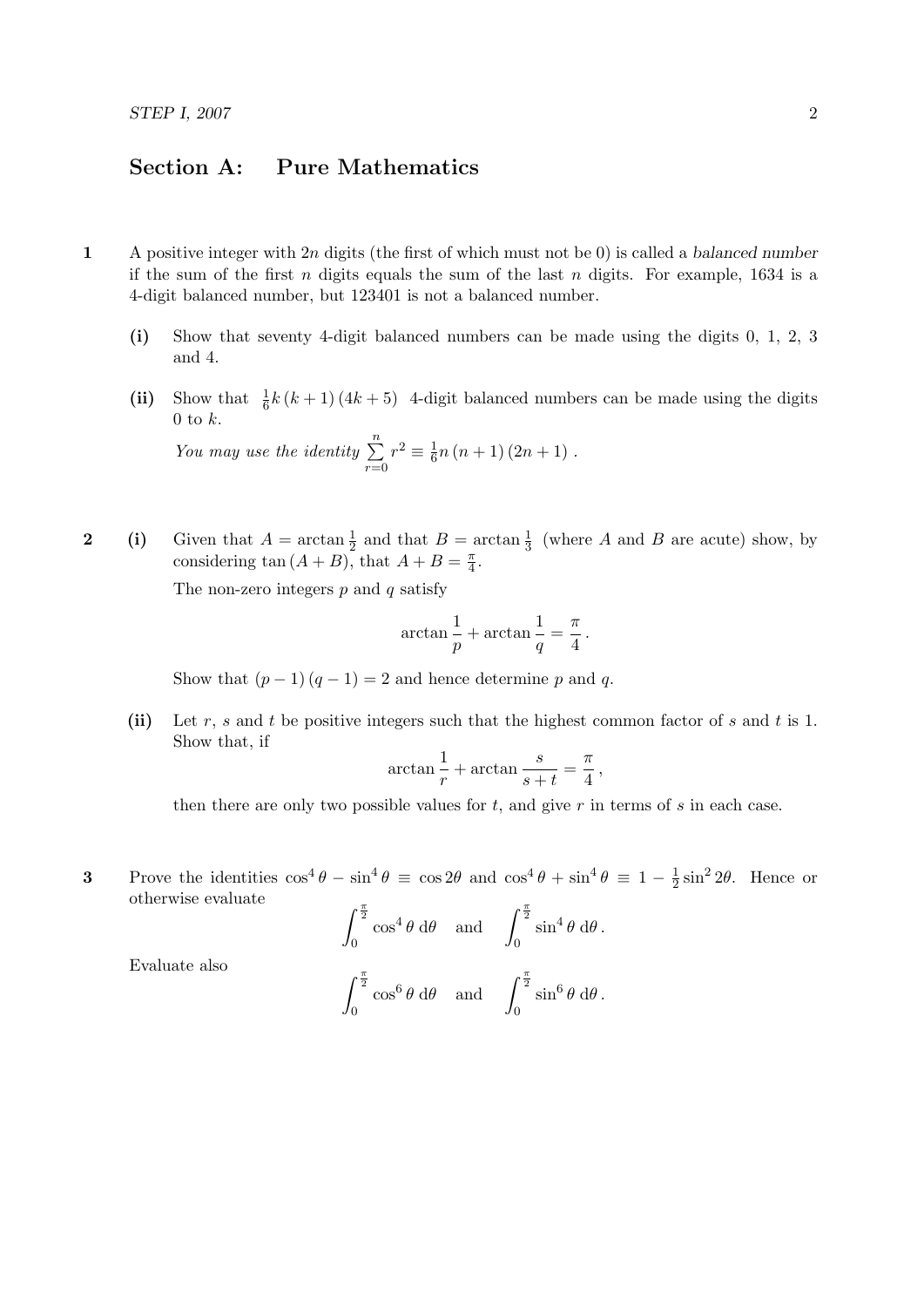4 Show that  $x^3 - 3xbc + b^3 + c^3$  can be written in the form  $(x + b + c)Q(x)$ , where  $Q(x)$  is a quadratic expression. Show that  $2Q(x)$  can be written as the sum of three expressions, each of which is a perfect square.

It is given that the equations  $ay^2 + by + c = 0$  and  $by^2 + cy + a = 0$  have a common root k. The coefficients a, b and c are real, a and b are both non-zero, and  $ac \neq b^2$ . Show that

$$
(ac - b2) k = bc - a2
$$

and determine a similar expression involving  $k^2$ . Hence show that

$$
(ac - b2) (ab - c2) = (bc - a2)2
$$

and that  $a^3 - 3abc + b^3 + c^3 = 0$ . Deduce that either  $k = 1$  or the two equations are identical.

- 5 Note: a regular octahedron is a polyhedron with eight faces each of which is an equilateral triangle.
	- (i) Show that the angle between any two faces of a regular octahedron is arccos  $\left(-\frac{1}{3}\right)$  $\frac{1}{3}$ .
	- (ii) Find the ratio of the volume of a regular octahedron to the volume of the cube whose vertices are the centres of the faces of the octahedron.
- 6 (i) Given that  $x^2 y^2 = (x y)^3$  and that  $x y = d$  (where  $d \neq 0$ ), express each of x and y in terms of d. Hence find a pair of integers m and n satisfying  $m - n = (\sqrt{m} - \sqrt{n})^3$ where  $m > n > 100$ .
	- (ii) Given that  $x^3 y^3 = (x y)^4$  and that  $x y = d$  (where  $d \neq 0$ ), show that  $3xy = d^3 d^2$ . Hence show that

$$
2x = d \pm d\sqrt{\frac{4d-1}{3}}
$$

and determine a pair of distinct positive integers m and n such that  $m^3 - n^3 = (m - n)^4$ .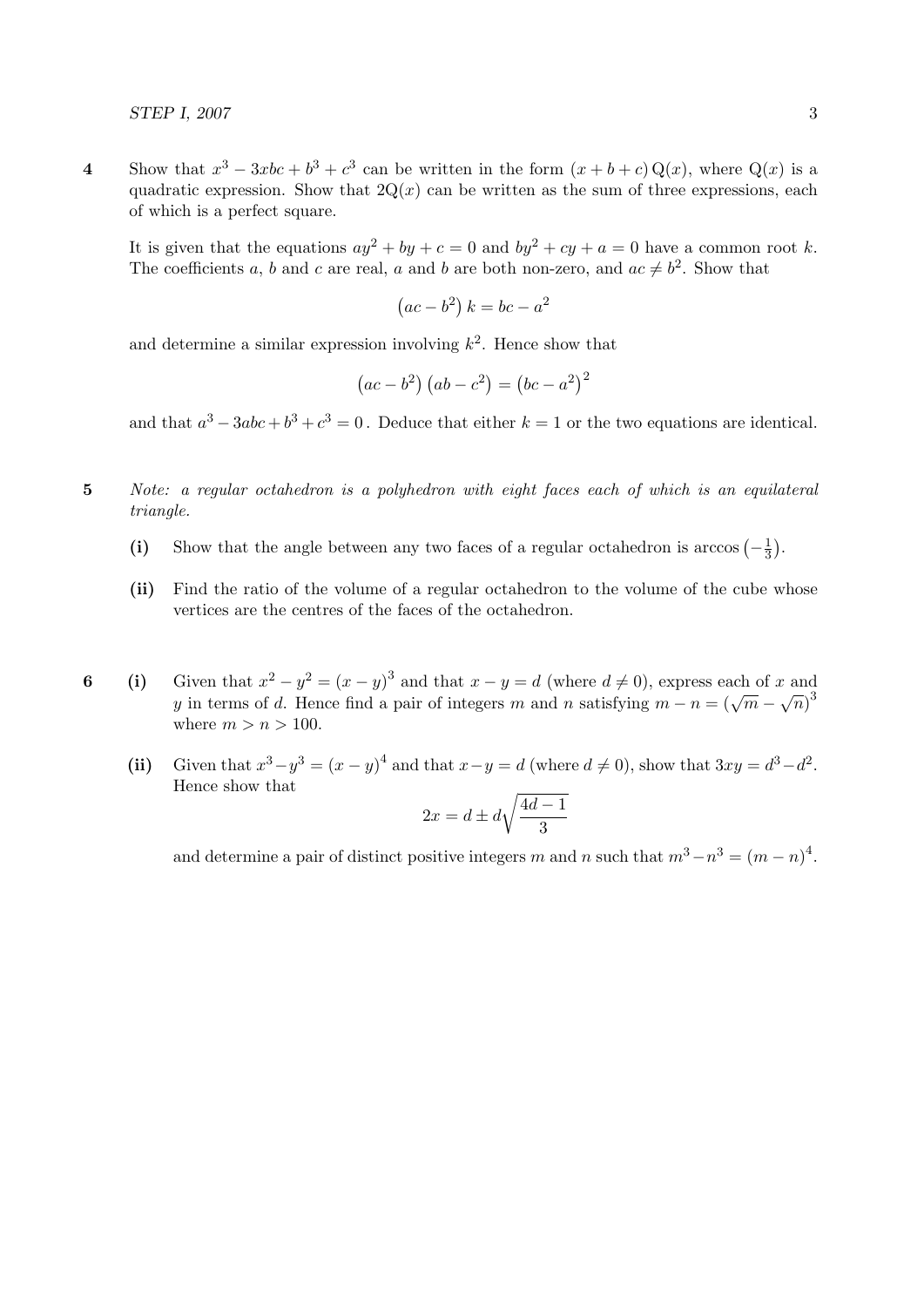7 (i) The line 
$$
L_1
$$
 has vector equation  $\mathbf{r} = \begin{pmatrix} 1 \\ 0 \\ 2 \end{pmatrix} + \lambda \begin{pmatrix} 2 \\ 2 \\ -3 \end{pmatrix}$ .  
The line  $L_2$  has vector equation  $\mathbf{r} = \begin{pmatrix} 4 \\ -2 \\ 9 \end{pmatrix} + \mu \begin{pmatrix} 1 \\ 2 \\ -2 \end{pmatrix}$ .

Show that the distance  $D$  between a point on  $L_1$  and a point on  $L_2$  can be expressed in the form

$$
D^{2} = (3\mu - 4\lambda - 5)^{2} + (\lambda - 1)^{2} + 36.
$$

Hence determine the minimum distance between these two lines and find the coordinates of the points on the two lines that are the minimum distance apart.

(ii) The line 
$$
L_3
$$
 has vector equation  $\mathbf{r} = \begin{pmatrix} 2 \\ 3 \\ 5 \end{pmatrix} + \alpha \begin{pmatrix} 0 \\ 1 \\ 0 \end{pmatrix}$ .  
The line  $L_4$  has vector equation  $\mathbf{r} = \begin{pmatrix} 3 \\ 3 \\ -2 \end{pmatrix} + \beta \begin{pmatrix} 4k \\ 1-k \\ -3k \end{pmatrix}$ .

Determine the minimum distance between these two lines, explaining geometrically the two different cases that arise according to the value of  $k$ .

8 A curve is given by the equation

$$
y = ax3 - 6ax2 + (12a + 12)x - (8a + 16),
$$
 (\*)

where  $a$  is a real number. Show that this curve touches the curve with equation

$$
y = x^3 \tag{**}
$$

at (2 , 8). Determine the coordinates of any other point of intersection of the two curves.

- (i) Sketch on the same axes the curves  $(*)$  and  $(**)$  when  $a = 2$ .
- (ii) Sketch on the same axes the curves  $(*)$  and  $(**)$  when  $a = 1$ .
- (iii) Sketch on the same axes the curves  $(*)$  and  $(**)$  when  $a = -2$ .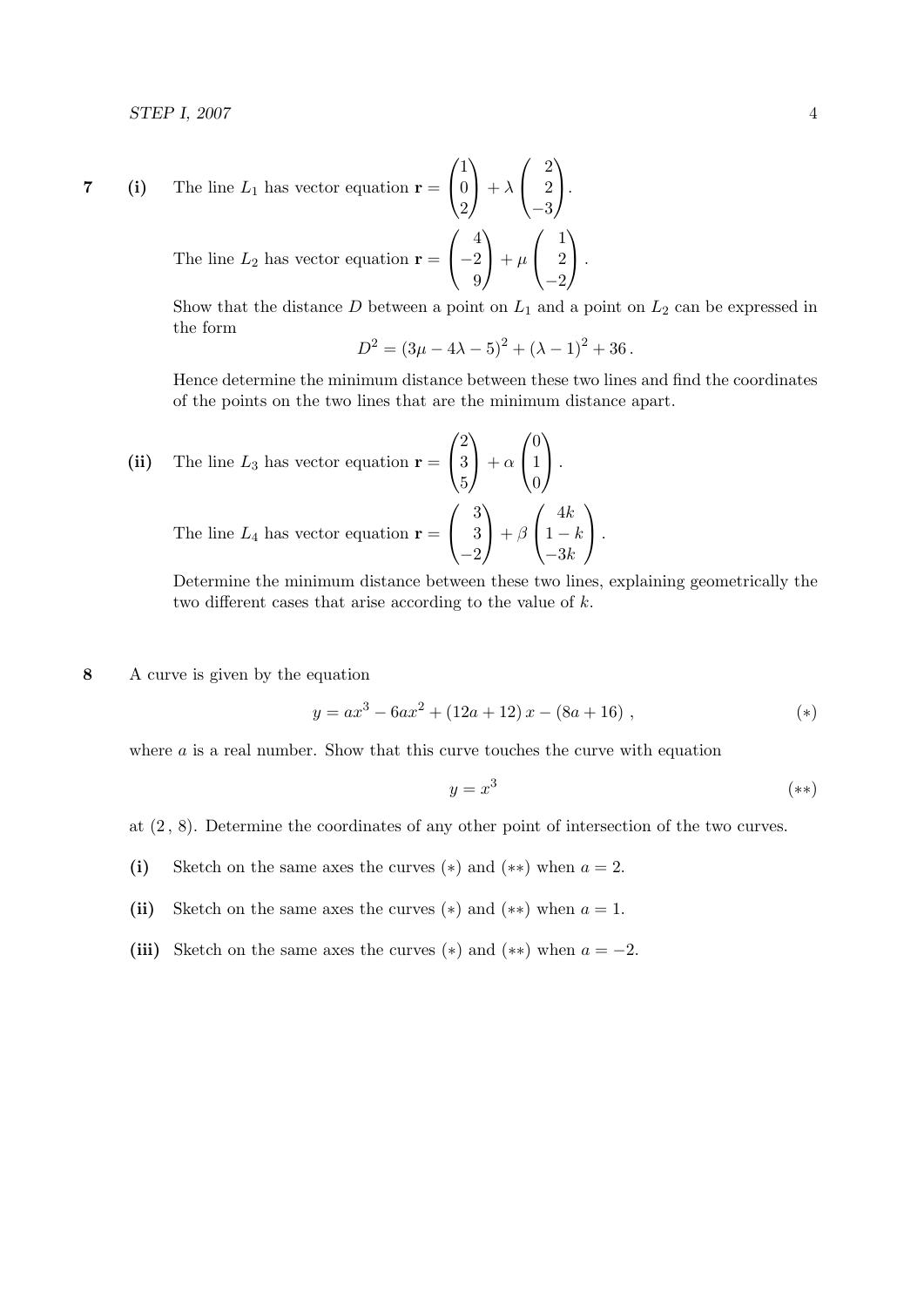## Section B: Mechanics

9 A particle of weight W is placed on a rough plane inclined at an angle of  $\theta$  to the horizontal. The coefficient of friction between the particle and the plane is  $\mu$ . A horizontal force X acting on the particle is just sufficient to prevent the particle from sliding down the plane; when a horizontal force  $kX$  acts on the particle, the particle is about to slide up the plane. Both horizontal forces act in the vertical plane containing the line of greatest slope.

Prove that

 $(k-1)(1+\mu^2)\sin\theta\cos\theta = \mu(k+1)$ and hence that  $k \geqslant \frac{(1+\mu)^2}{(1+\mu)^2}$  $\frac{(1+\mu)^2}{(1-\mu)^2}$ .

10 The Norman army is advancing with constant speed u towards the Saxon army, which is at rest. When the armies are d apart, a Saxon horseman rides from the Saxon army directly towards the Norman army at constant speed x. Simultaneously a Norman horseman rides from the Norman army directly towards the Saxon army at constant speed y, where  $y > u$ . The horsemen ride their horses so that  $y - 2x < u < 2y - x$ .

When each horseman reaches the opposing army, he immediately rides straight back to his own army without changing his speed. Represent this information on a displacement-time graph, and show that the two horsemen pass each other at distances

$$
\frac{xd}{x+y}
$$
 and 
$$
\frac{xd(2y-x-u)}{(u+x)(x+y)}
$$

from the Saxon army.

Explain briefly what will happen in the cases (i)  $u > 2y - x$  and (ii)  $u < y - 2x$ .

11 A smooth, straight, narrow tube of length  $L$  is fixed at an angle of 30 $\degree$  to the horizontal. A particle is fired up the tube, from the lower end, with initial velocity  $u$ . When the particle reaches the upper end of the tube, it continues its motion until it returns to the same level as the lower end of the tube, having travelled a horizontal distance D after leaving the tube. Show that  $D$  satisfies the equation

$$
4gD^{2} - 2\sqrt{3}(u^{2} - Lg) D - 3L(u^{2} - gL) = 0
$$

and hence that

$$
\frac{\mathrm{d}D}{\mathrm{d}L} = -\frac{2\sqrt{3}gD - 3(u^2 - 2gL)}{8gD - 2\sqrt{3}(u^2 - gL)}.
$$

The final horizontal displacement of the particle from the lower end of the tube is R. Show that  $\frac{dR}{dL} = 0$  when  $2D = L$ √ 3, and determine, in terms of  $u$  and  $g$ , the corresponding value of R.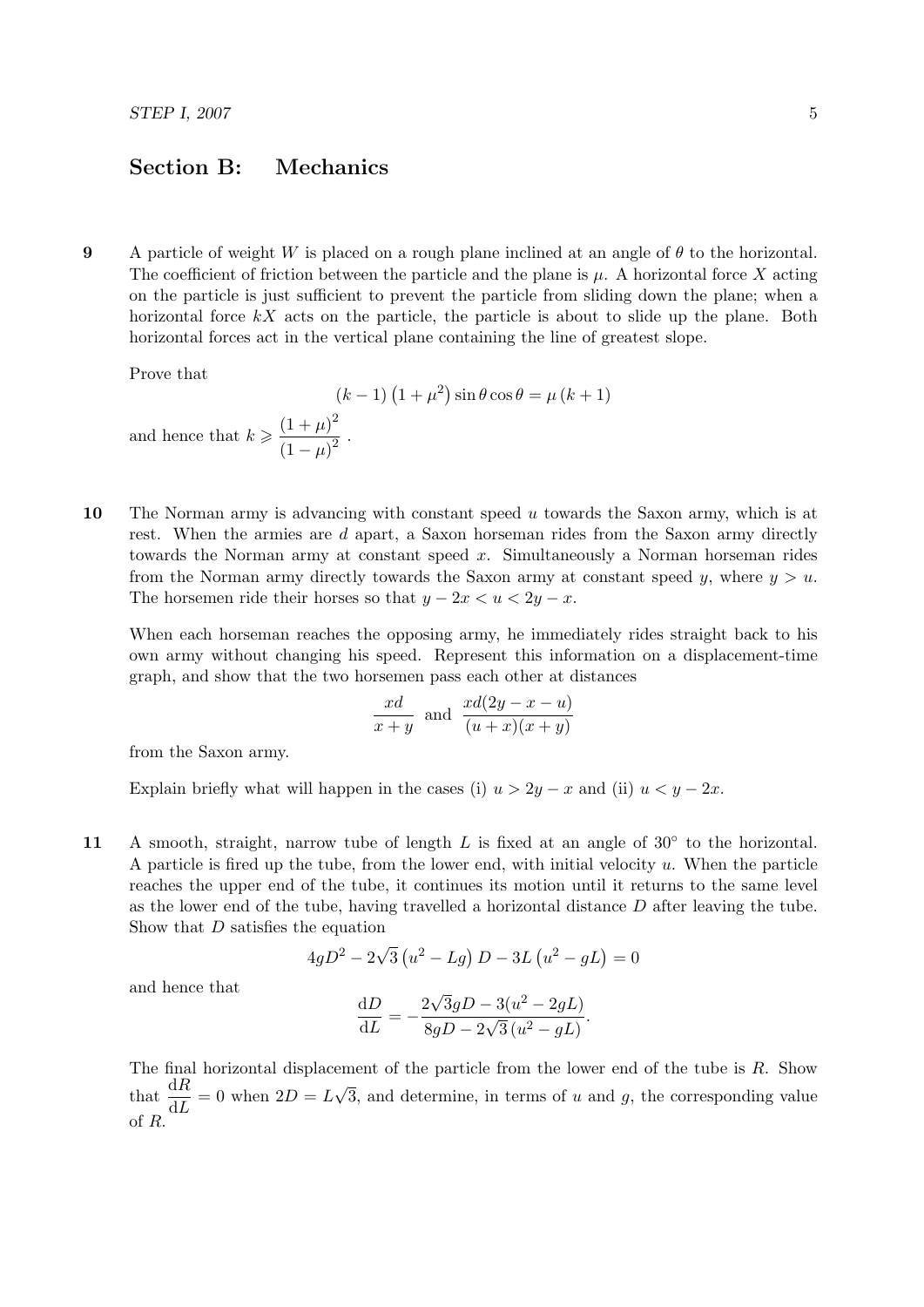## Section C: Probability and Statistics

- 12 (i) A bag contains N sweets (where  $N \ge 2$ ), of which a are red. Two sweets are drawn from the bag without replacement. Show that the probability that the first sweet is red is equal to the probability that the second sweet is red.
	- (ii) There are two bags, each containing N sweets (where  $N \geq 2$ ). The first bag contains  $a$  red sweets, and the second bag contains  $b$  red sweets. There is also a biased coin, showing Heads with probability p and Tails with probability q, where  $p + q = 1$ .

The coin is tossed. If it shows Heads then a sweet is chosen from the first bag and transferred to the second bag; if it shows Tails then a sweet is chosen from the second bag and transferred to the first bag. The coin is then tossed a second time: if it shows Heads then a sweet is chosen from the first bag, and if it shows Tails then a sweet is chosen from the second bag.

Show that the probability that the first sweet is red is equal to the probability that the second sweet is red.

13 A bag contains eleven small discs, which are identical except that six of the discs are blank and five of the discs are numbered, using the numbers 1, 2, 3, 4 and 5. The bag is shaken, and four discs are taken one at a time without replacement.

Calculate the probability that:

- (i) all four discs taken are numbered;
- (ii) all four discs taken are numbered, given that the disc numbered "3" is taken first;
- (iii) exactly two numbered discs are taken, given that the disc numbered "3" is taken first;
- (iv) exactly two numbered discs are taken, given that the disc numbered "3" is taken;
- (v) exactly two numbered discs are taken, given that a numbered disc is taken first;
- (vi) exactly two numbered discs are taken, given that a numbered disc is taken.